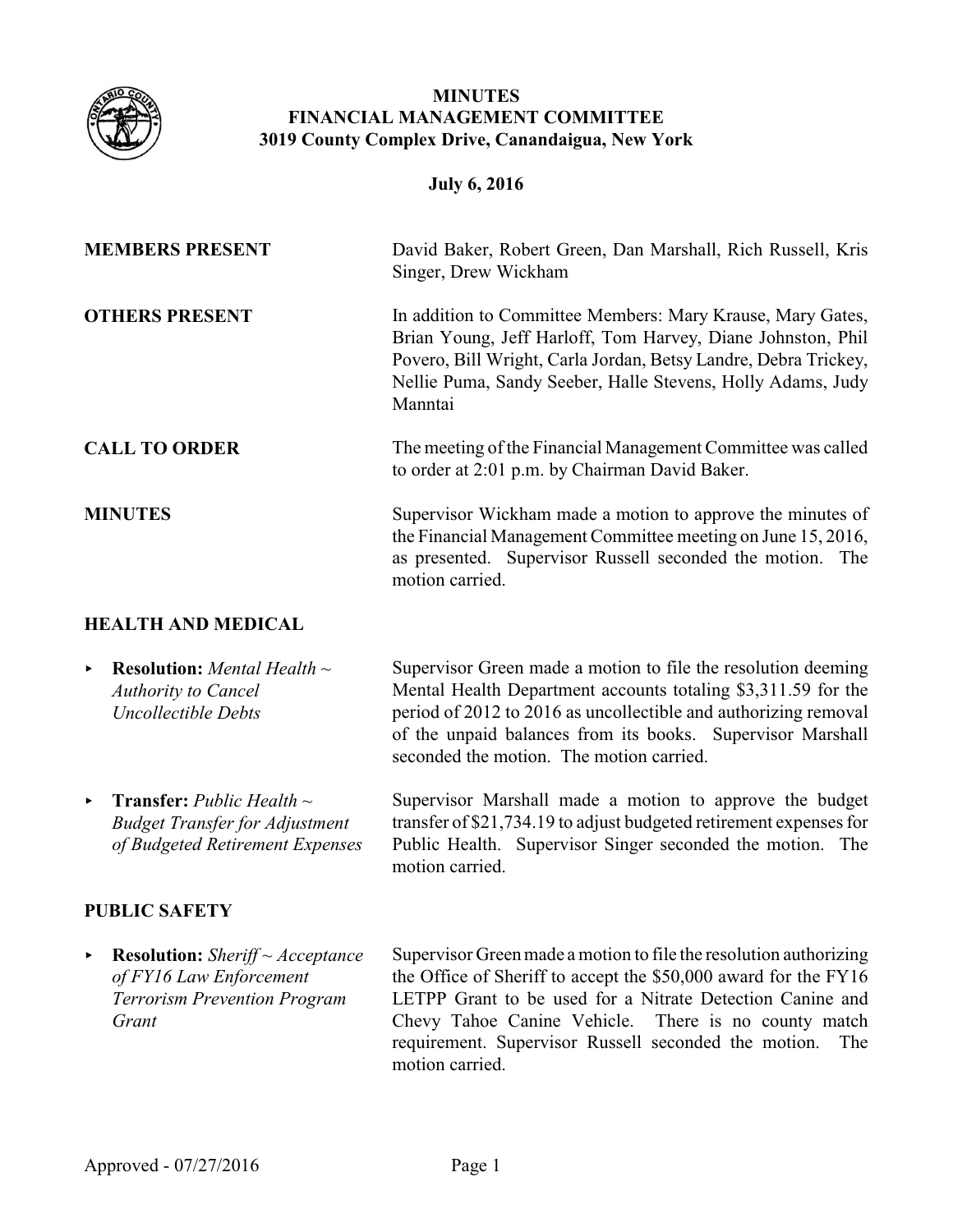The following two resolutions were considered as a block. Supervisor Green made the motion to file the resolutions. Supervisor Wickham seconded the motion. The motion carried.

- < **Resolution:** *Sheriff ~ Authorization to Contract with Marcus Whitman Central School District to Continue the School Resource Officer Program*
- < **Resolution:** *Sheriff ~ Authorization to Contract with Naples Central School District to Continue the School Resource Officer Program*
- < **Resolution:** *Emergency Management ~ Acceptance of Grant from Local Emergency Management Performance Grant Program (LEMPG FY16)*
- < **Resolution:** *Emergency Management ~ Acceptance of Grant from Hazardous Materials Emergency Grant Program (HMEP FY16)*
- .< **Resolution:** *Emergency Management ~ Acceptance of Grant from State Homeland Security Program (SHSP FY16)*

The motion carried to file the resolution authorizing the Ontario County Sheriff to contract with Marcus Whitman Central School District to continue the School Resource Officer Program for a part-time position for ten months of service from September 1, 2016 through June 30, 2017, at an estimated cost of \$34,573.

The motion carried to file the resolution authorizing the Ontario County Sheriff to contract with Naples Central School District to continue the School Resource Officer Program for a part-time position for ten months of service from September 1, 2016 through June 30, 2017, at an estimated cost of \$33,950.

Supervisor Green made amotion to file the resolution authorizing acceptance of grant funds from the Local Emergency Management Performance Grant Program in the amount of \$45,430. Grant funds will be used to replace the UHF Radios on the Haz Mat Team Trailer. Supervisor Russell seconded the motion. The motion carried with the understanding that an additional "Resolve" paragraph will be added to the resolution stating what the funds will be used for prior to submission to the Board of Supervisors.

Supervisor Marshall made a motion to file the resolution authorizing acceptance of grant funds from the Hazardous Materials Emergency Grant Program in the amount of \$5,172. Grant funds will be used for the purchase of Foam to be used with the Foam Trailer to conduct hazardous materials training activities. Supervisor Green seconded the motion. The motion carried with the understanding that an additional "Resolve" paragraph will be added to the resolution stating what the funds will be used for prior to submission to the Board of Supervisors.

Supervisor Green made a motion to file the resolution authorizing acceptance of grant funds from the State Homeland Security Program in the amount of \$150,000. Grant funds will be used to replace the current tow vehicle for the Haz Mat team (\$52,000), purchase two (2) T.O.M. Manikins for training (\$88,000), and conduct Active Shooter Training for the Fire and EMS community (\$10,000). Supervisor Russell seconded the motion. The motion carried with the understanding that an additional "Resolve" paragraph will be added to the resolution stating what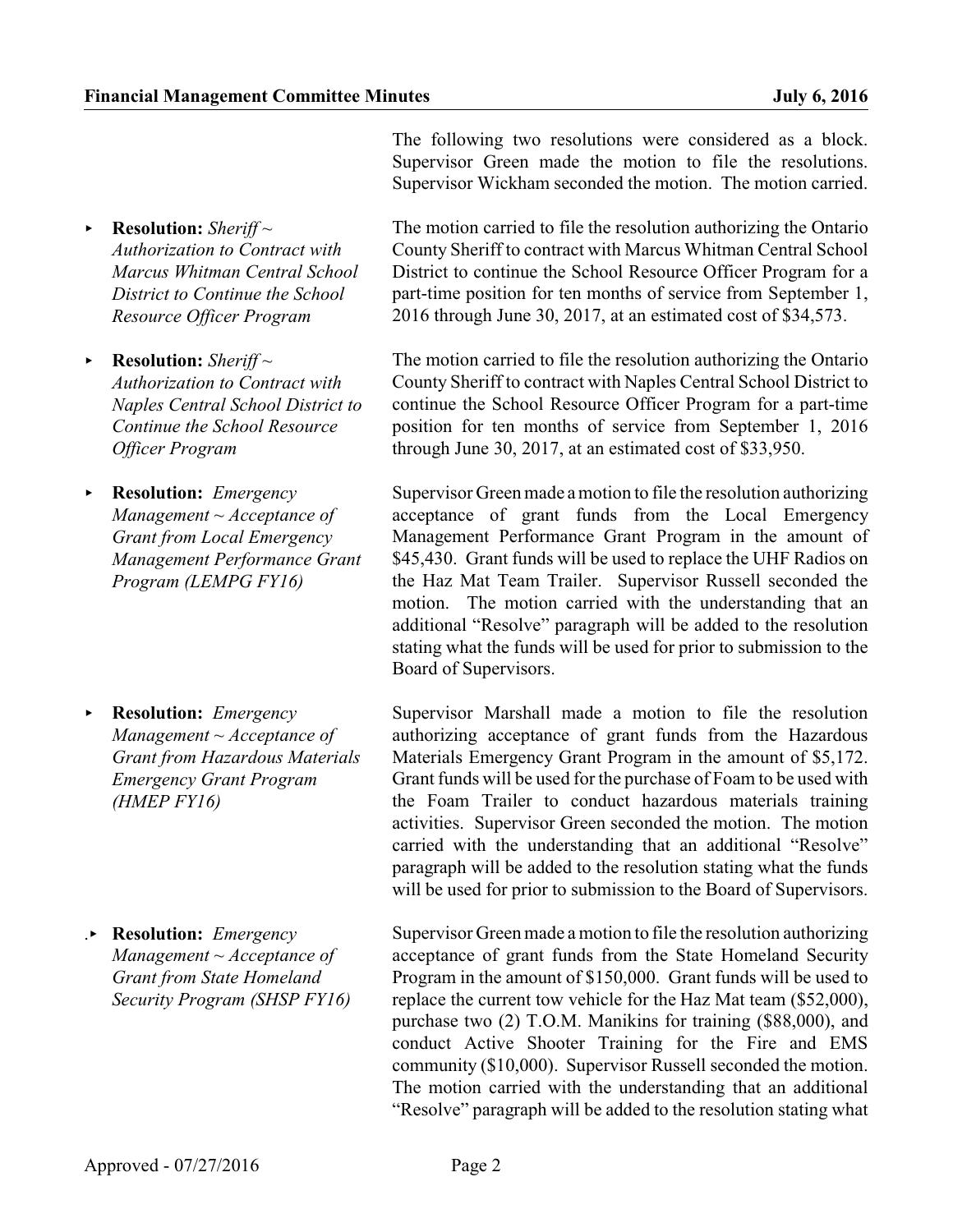the funds will be used for prior to submission to the Board of Supervisors.

At the request of the Committee, the possibility of doing the Active Shooter Training in-house and whether or not that will meet the requirements of the grant will also be explored.

#### **PUBLIC WORKS**

< **Resolution:** *Public Works ~ Authorization for Submission of an application for a Wastewater Infrastructure Engineering Planning Grant*

#### **PLANNING AND RESEARCH**

< **Resolution:** *Planning ~ Creation of Position - Associate Planner*

Supervisor Singer made a motion to file the resolution authorizing an application for an EPG Grant of up to \$50,000 to fund an engineering report for improvements to the Honeoye Lake Wastewater Treatment Plant. Supervisor Russell seconded the motion. The motion carried.

Supervisor Singer made a motion to file the resolution authorizing creation of one position of Associate Planner in the Planning Department, effective upon adoption, and authorizing the budget transfer as detailed in the resolution. Supervisor Green seconded the motion. The motion carried.

### **CAPITAL PROJECTS**

- < **Resolution:** *Public Works - Lakeshore Drive & Moran Road Sidewalk Improvements - CP 03- 2015: Acceptance of Supplemental Agreement #1 to NYS Revenue Contract*
- < **Resolution:** *FLCC Viticulture Center ~ CP 05-2011: Authorizing Budget Amendment to State Aid*
- < **Resolution:** *2013 FLCC Capital Maintenance Project - CP 02- 2013: Authorizing Change Order CO02-049 - LeChase Construction Services*

Supervisor Singer made a motion to file the resolution to accept Supplemental Agreement #1 to the New York State Revenue Contract, which has been received and is required to increase the design funding and add the right-of-way phase to the agreement; and further, to approve the budget amendment as indicated in the resolution in anticipation of an additional contract with NYSDOT. Supervisor Wickham seconded the motion. The motion carried.

Supervisor Russell made a motion to file the resolution to increase the budget of the FLCC Viticulture Center Capital Project 05-2011 by \$60,190.28, to return the amount of \$25,722.84 to the Capital Project Reserve upon receipt from SUNY, and to amend the budget as stipulated in the resolution. Supervisor Green seconded the motion. The motion carried.

Supervisor Russell made a motion to file the resolution to accept the proposal from LeChase Construction Services, LLC, to provide all materials and labor to install said rooftop chiller bypass piping at the FLCC Geneva Campus Center for the amount of \$32,975, as described in proposed Change Order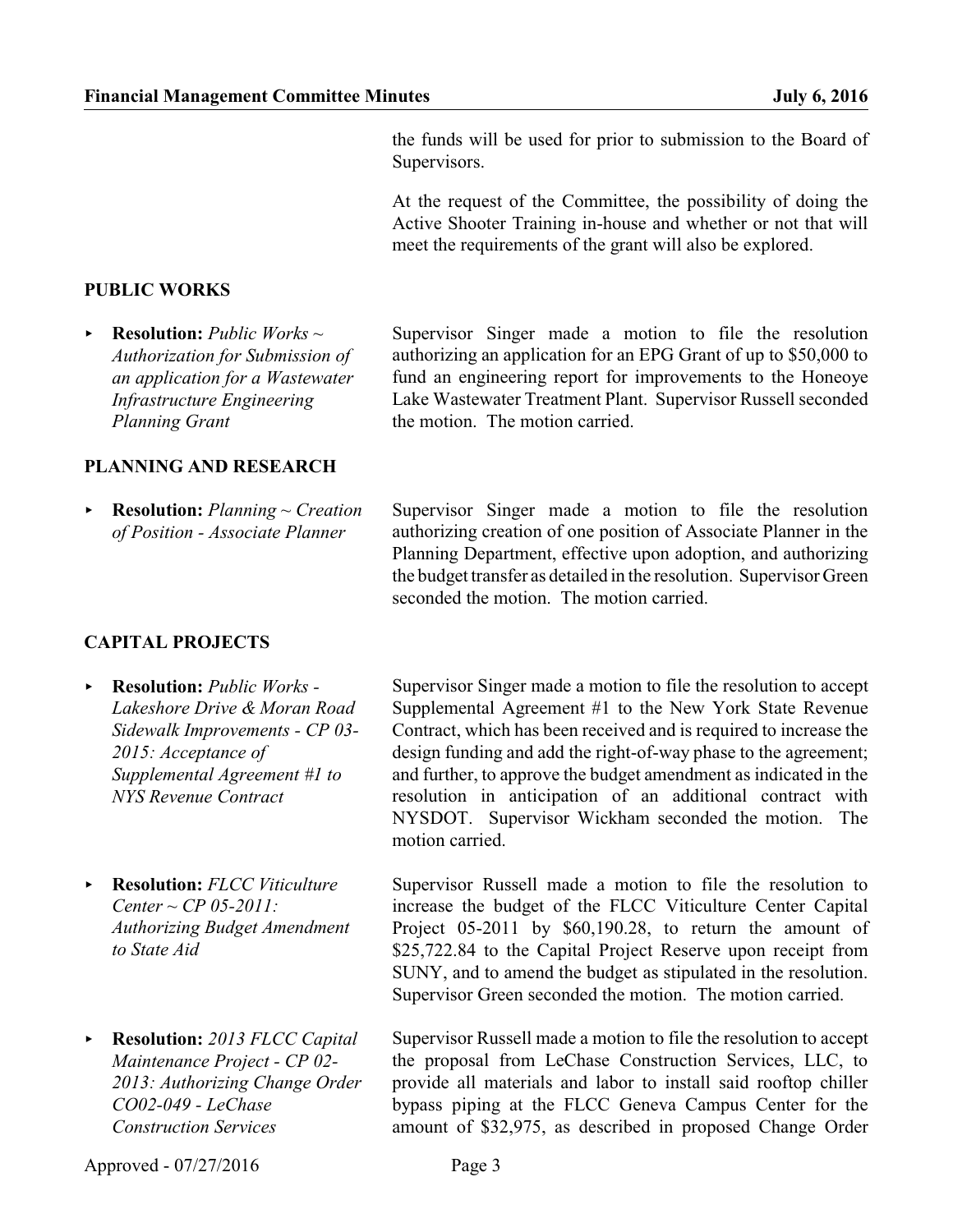- < **Resolution:** *FLCC Geneva Campus Center Project - CP 04- 2009: Authorizing Budget Transfer and Contract for Concrete Pad for Gas Booster Pump*
- < **Resolution:** *Closing of Geneva PSAP Project - CP 06-2015: Approval of Contract Amendment1 with Concord Electric Corp.*
- < **Resolution:** *Authorization to Apply for Local Government Efficiency Grant for Regional Law Enforcement Firing Range Consolidation and Improvement Project*

#### **FMC STANDING COMMITTEE ITEMS**

< **Transfer:** *Finance ~ Budget Transfer for Overtime Expenses*

# **OTHER BUSINESS**

< **Resolution:** *Authorizing Priority Service Agreement with Certain Municipalities within the County of Ontario*

CO02-049, and to approve the budget transfer of \$10,076.94. Supervisor Marshall seconded the motion. The motion carried.

Supervisor Russell made a motion to file the resolution to accept the proposal of W.P. Mahoney Enterprises Inc., to provide a concrete pad for installation of a gas booster pump, relocate landscaping, and provide a trench for electrical conduit at a cost of \$3,870, to approve a short term contract with said vendor, and to authorize the budget amendment as stipulated in the resolution. Supervisor Singer seconded the motion. The motion carried.

Supervisor Green made amotion to file the resolution authorizing a contact amendment with Concord Electric Corp., in the amount of \$4,347.94 for design revisions required relative to the location of the Uninterruptible Power Supply and bypass switch in order to accommodate the equipment, and to amend the budget for the Capital Project as stipulated in the resolution. Supervisor Singer seconded the motion. The motion carried.

Supervisor Green made a motion to file the resolution to authorize the Director of Planning to submit a consolidated funding application for a Local Government Efficiency Grant to fund the Regional Law Enforcement Firing Range Consolidation and Improvement Project in the amount of \$856,962.50. Supervisor Wickham seconded the motion. The motion carried.

Supervisor Singer made a motion to approve the budget transfer of \$2,500 to cover additional overtime expenses in the Finance Department due to multiple vacant positions. Supervisor Green seconded the motion. The motion carried.

Supervisor Green made a motion to file the resolution authorizing the Priority Service Agreement with the Town of Hopewell and the City of Canandaigua for 2017 and 2018 at the following contract amounts:

|                     | 2017     | 2018     |
|---------------------|----------|----------|
| Town of Hopewell    | \$93,636 | \$93,636 |
| City of Canandaigua | \$37,454 | \$37,454 |

Supervisor Marshall seconded the motion. The motion carried.